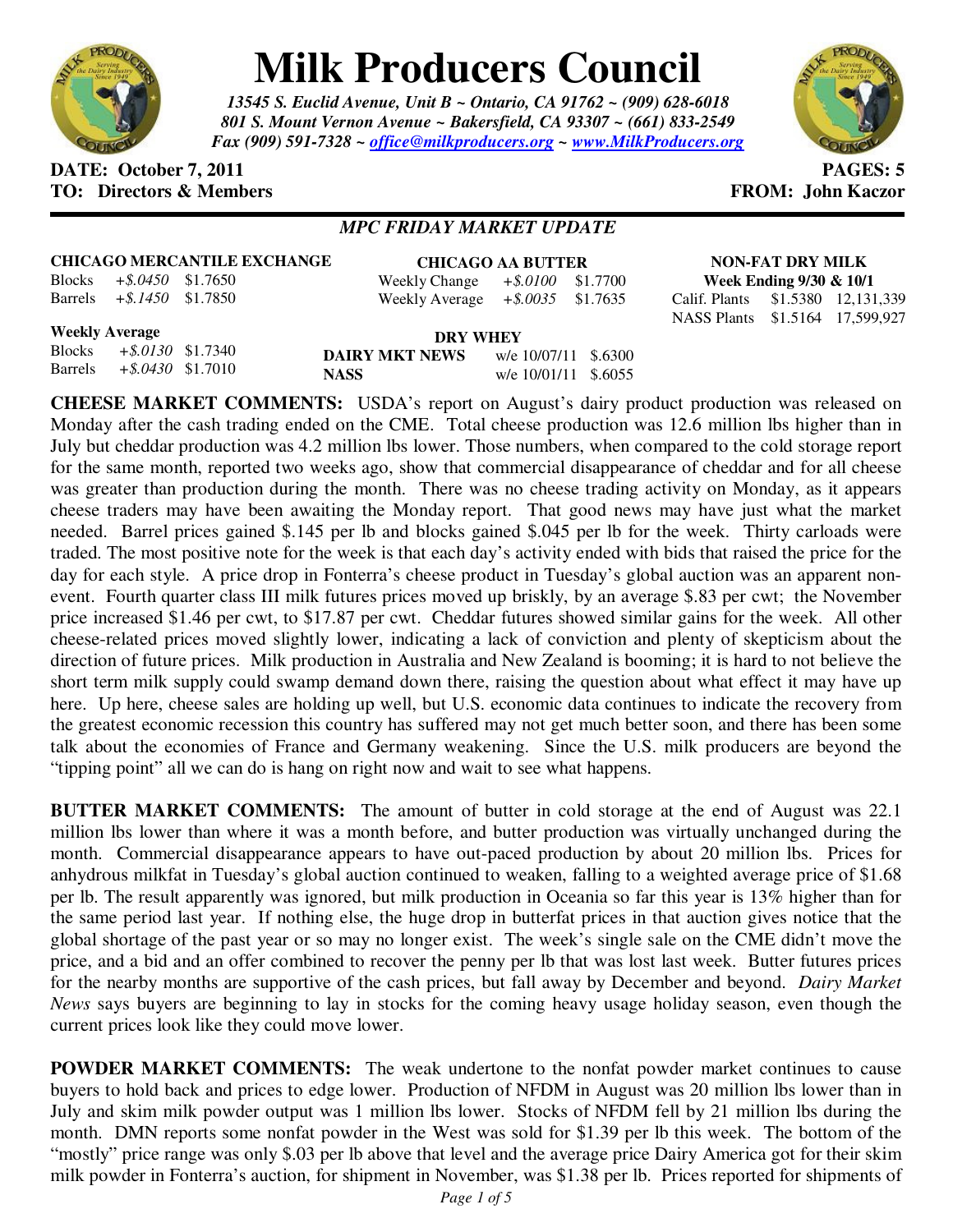NFDM last week again moved lower, still close to the high end of the West's "mostly" price range for the week. The California plant average price continues to be above the national price. Re-sales of powder are pulling prices lower. Prices for buttermilk powder and whole milk powder also moved lower this week.

**WHEY PRODUCTS MARKET COMMENTS:** The supply of dry whey continues to fall while domestic demand remains strong throughout the country. Prices moved higher again this week and supplies are reported to be tight. Current prices for dry whey are higher than international prices and could be affecting export volume. On the other hand, the market for whey protein concentrate-34 has hit the brakes as buyers are said to be resisting current prices which are no longer competitive (on a per lb of protein basis) with nonfat powder products. DMN believes the domestic WPC market may be saturated at this point, and some scheduled shipments are being turned away. It looks like sellers may have no option other than to re-set prices.

\*\*\*

# **FRED DOUMA'S PRICE PROJECTIONS…**

**Oct 7 Est: Quota cwt. \$19.04 Overbase cwt. \$17.34 Cls. 4a cwt. \$18.09 Cls. 4b cwt. \$16.08 Last Week: Quota cwt. \$18.88 Overbase cwt. \$17.18 Cls. 4a cwt. \$18.02 Cls. 4b cwt. \$15.80 \*\*\*** 

**MOMENTUM JUST KEEPS BUILDING FOR THE 'DAIRY SECURITY ACT' IN CONGRESS:** *(By Rob Vandenheuvel)* Dairy policy reform continues to generate interest in Congress and around the country. There's a growing recognition that the current system of dairy safety net policies simply isn't working and that Representatives Collin Peterson (D-Minnesota), Mike Simpson (R-Idaho) and the rest of the co-sponsors of H.R. 3062 – the "Dairy Security Act of 2011" – are providing a "once-in-a-lifetime" opportunity to make fundamental, much-needed change.

A couple things to point out to the readers of this newsletter: First, National Milk Producers Federation (NMPF) has put together several documents on the Dairy Security Act. Those documents can be found on their website at: http://futurefordairy.com/resources/downloadable-resources.html. I strongly encourage all our readers to take some time and read the material provided on the website. Included in those documents is a list of organizations and cooperatives that have endorsed the legislation. Those groups include:

# **Cooperatives:**

Continental Dairy Products Cooperative Milk Producers Association, Inc. Dairy Farmers of America Dairylea Cooperative Inc. Farmers Cooperative Creamery Foremost Farms USA Land O'Lakes, Inc. Lone Star Milk Producers Maryland & Virginia Milk Producers Assoc., Inc. Michigan Milk Producers Association Northwest Dairy Association Prairie Farms Dairy Inc. Select Milk Producers, Inc. St. Albans Cooperative Creamery, Inc. United Dairymen of Arizona Upstate Niagara Cooperative

# **National Organizations:**

American Farm Bureau Federation Holstein Association USA National Council of Farmer Cooperatives National Milk Producers Federation

#### **State/Regional Organizations:**

Dairy Producers of New Mexico Idaho Dairymen's Association Milk Producers Council Missouri Dairy Association Oregon Dairy Farmers Association Washington State Dairy Federation Wisconsin Farm Bureau Federation

On a related note, the International Dairy Foods Association (IDFA) – the main lobbying organization for our nation's processors in Washington, DC – is clearing feeling the heat. This past week, IDFA announced a television/newspaper/internet campaign urging consumers to tell the Government to "Get Out of My Milk." The campaign alleges that government intervention in the dairy industry has resulted in artificially high milk prices. This comes on top of a press release IDFA put out last month accusing dairy farmers of supporting a bill that "may cause [the] neediest to go without nutritious dairy products." The message in that press release was simply that the Peterson/Simpson legislation would have generated additional dairy farmer revenue in 2009 and made it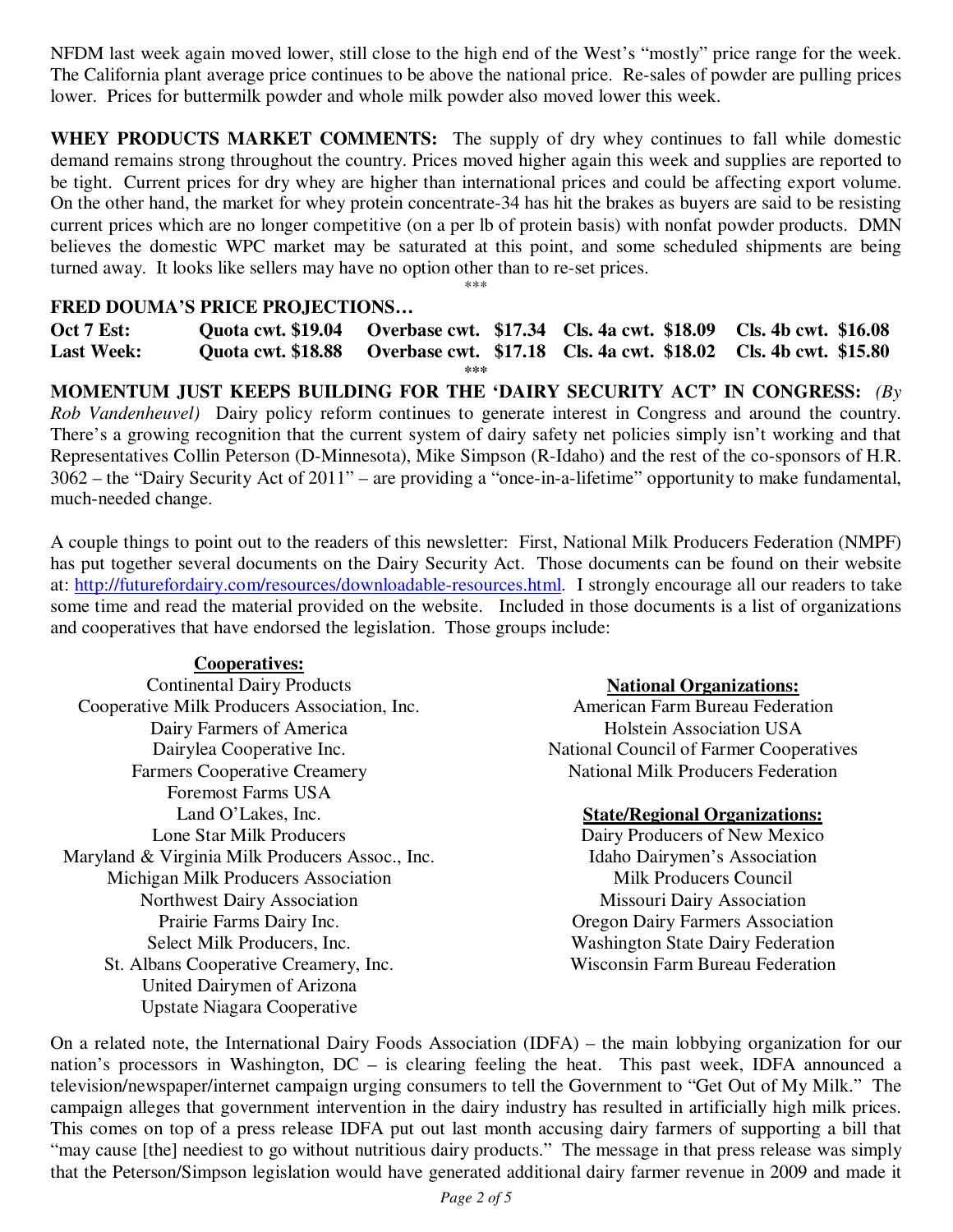more difficult for feeding and nutrition programs to buy an adequate supply of milk and dairy products. In other words, **IDFA is saying that the roughly 60,000 dairy farmers in the U.S. owed it to our country to sacrifice the billions of dollars in dairy farmer equity by selling our milk at prices significantly less than what it cost to produce it, all in the interest of making low-cost dairy products available to the public**. The ironic thing, of course, is that these same dairy product processors were asked to make *no* such sacrifice in 2009 as they benefited from government policies (the same policies that are now blasting in their advertising campaign) that provide government-guaranteed make allowances that virtually guarantee company profits regardless of what price they are paying for their milk. **Shameless…**

Fortunately, new evidence this week demonstrated that the message (or could we say "propaganda") that IDFA is peddling in Congress has not been effective in stopping progress on the Dairy Security Act. Yesterday, it was announced that Senator Dick Lugar (R-Indiana), a member of the Senate Agriculture Committee and a former Chairman of that committee, introduced the Rural Economic Farm and Ranch Sustainability and Hunger (REFRESH) Act. This legislation, which would fundamentally reform our agriculture, conservation and nutrition programs in an effort to cut about \$40 billion in government spending, **includes the provisions of the Dairy Security Act as the dairy portion of the bill**.

The industry is facing extremely turbulent waters ahead, and our industry leaders in Congress stand ready to throw us a lifeline – **a lifeline that not only addresses the fundamental problems and inequities of our current safety net programs** (MILC and Price Support programs), **but does so in a way that actually saves the government money**. And to top it off, IDFA has made it clear through their actions that they are scared to death that it might actually pass and that dairy farmers might have a chance to collective control our own future. As exciting as this is for dairy farmers, and as encouraging it is to see the growing list above of organizations/cooperatives endorsing the legislation, the obvious question I have is this: Where is everyone else? Why isn't every dairy farmer organization in the country included in the list above? As dairy farmers, you should demand answers to that very question. **If your cooperative or trade association is not on the list above, call their offices and ask them why**. IDFA is counting on dairy producers passively standing on the sidelines, and it's time to show them what a unified dairy producer sector really looks like. **So please, pick up the telephone!**

**SCRATCHING HEADS AND CROSSING FINGERS: FONTERRA'S AUCTION AND FUTURE PRICES:** (*by J. Kaczor*) According to a recent comment made by a New Zealand bank economist, Fonterra's globalDariyTrade auction is one of several major indicators of the New Zealand economy. That is probably so, provided the winning prices are indicative of prices for the much larger volume of the same product lines exported from that country by means other than the auction. Dairy products represent a large portion of Oceania's exports regardless of the means of sale, and are certainly the major indicator of Fonterra's financial well being. Should it not follow then, if the auction prices do reflect broader values, they also should be an important indicator for export prices for all major exporting nations. If only that would be so.

Coming off a year of record high milk production and profits, Fonterra's forecast for the year beginning with July was a record high, and was called conservative and realistic. The forecast came in late May when the weighted average price for all products in the auction was \$2.02 per lb. Two months later the average price had fallen to \$1.72 per lb, and this week, three months into the new year, it was \$1.56 per lb. Not to be dissuaded, Fonterra recently reaffirmed their May forecast – which should give U.S. exporters and milk producers hope for better prices for the year ahead. The basis for that hope is because Fonterra is in a class by itself when it comes to knowledge about international dairy trade. Fonterra has the most volume, the most contacts, the most extensive distribution system, excellent ability to shift their milk supply between product lines to maximize value, and arguably the best sense about what may lie ahead. The May forecast mentioned expected continuing price volatility, global economic uncertainties, and increased competition on the one hand and, on the other, the virtual certainty of increasing demand from more people with more money wanting to improve their well-being by consuming more dairy products. Time-lines for potential problems were not given because they can happen randomly or are caused by matters beyond control of the industry. However, there seems to be almost complete consensus that long term global demand, over the next ten to fifteen years, will increase and will challenge major exporting countries to match that growth.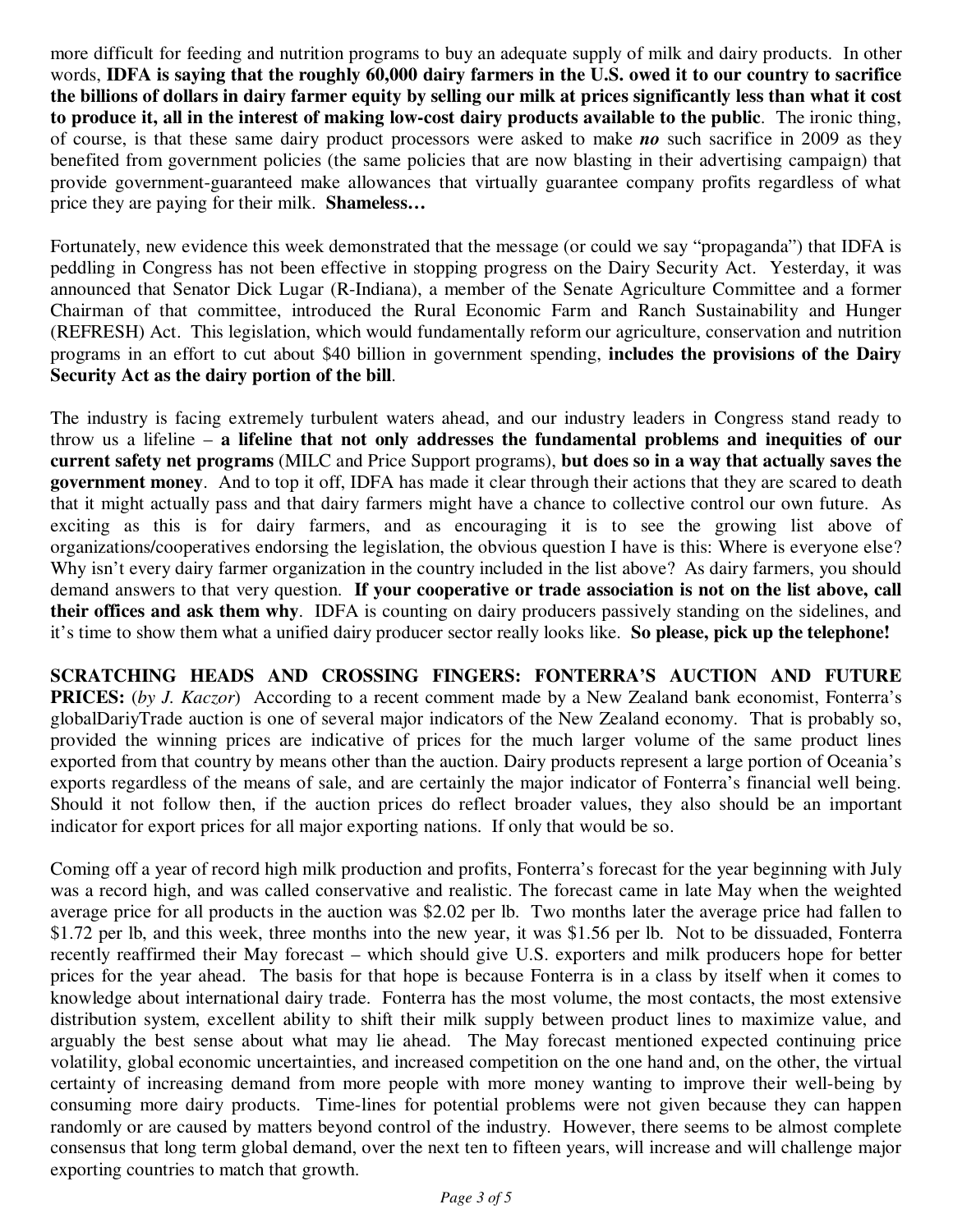Despite the sharp downward price movements covering delivery periods when their milk production was nearing or was at its peak, Fonterra benefited from what looks like a short-term shift in currency valuations. The New Zealand \$ versus the U.S. \$ fell by 17% from August 1<sup>st</sup> to October 4<sup>th,</sup> the day this week's auction was held and prices were confirmed. Perfect timing, that. The currency shifts offset almost all of the decrease in the weighted average prices for New Zealanders over that time. Prices fell, but Fonterra was paid with U.S. dollars which had grown in value. That is partly why the initial price forecast was re-affirmed. However, it doesn't work that way for U.S. exporters because export prices are set in U.S. dollars. The value of U.S. exports over this same period dropped by whatever amount their prices fell. Would currency value hedges have protected against some of those losses?

Still, prices for the three main products in the auction (smp, smp, amf) are now down to or lower than where they were a year ago, and the likelihood of the U.S. \$ maintaining the strength it had gotten from Europe's financial troubles is not great. Dairy product export prices also are being pressured by huge increases in milk production in the southern hemisphere. Argentina's milk output so far this year is about 15% above where it was last year, New Zealand's production is 13% above last year's, and Australia's is also moving higher. U.S. milk production through August has turned upward but is still does not amount to 2% above last year, and Europe's production is leveling off at about 2% higher. Fonterra has already said they will be using some of their increased supply to produce products with lower value, but said that would not affect their projections. That sounds like nonsense, doesn't it? Every bit of that additional milk production from the southern hemisphere has only one outlet – convert it to products that will sell and ship them out. Sell it, smell it, or stock it, someone recently wrote. Buyers know that and are expected to act in their own interests. The best outcome for everyone would be for China, Russia, and India to continue to require higher volumes of dairy products to help to keep global demand in reasonable balance with the short-term milk production surge from the southern part of the globe.

There appears to be a growing number of commentators and organizations who believe the auction prices do reflect changes, either generally or specifically, in global dairy product demand and supply. That is about all that can be expected from such a diverse universe of buyers and sellers. The auction now has 427 qualified bidders located throughout the world. Recently, about 150 of them have been actively bidding. Some may simply want to get information on starting prices and volumes offered, which is now given only to qualified bidders. However, *Dairy Market Ne*ws reporters have been using the auction's winning prices as one of several measures of product values they report for New Zealand and Australia. And the most significant supporter of the winning prices for Fonterra's Spot Month (now re-numbered as the 2<sup>nd</sup> contract period covering deliveries in the second full month following the auction) is NZX, the major stock market in New Zealand, which uses the winning prices to cash settle their popular futures contracts for wmp, smp, and amf.

Dairy America joined the auction this week, offering two kinds of low heat and medium heat skim milk powder products – regular grades and upgraded versions. Their products are scheduled to ship during the month immediately following the auction, which is the new Contract #1. The winning prices for Dairy America's low heat and medium heat skim milk powder in this auction, for shipment in November, averaged \$1.382 per lb, \$.056 per lb lower than Fonterra's comparable SMP products, for shipment in December. Apparently, the bidding was successful but Dairy America is the only one who can judge if the prices were satisfactory. The new auction rules prohibit timely public announcement of the volumes offered by competitors, their starting prices, and their volumes sold. An exception to that are the three Fonterra products covered by NZX, which require pertinent information to be publicly reported in order for that market to be open and fair. The winning prices for DA's offerings could have been affected by a number of factors and considerations. They include bargain hunters, buyers testing the system, some unwilling to pay the same or similar prices to DA that are bid for Fonterra's like products, and an unwillingness to complicate existing buying patterns. More specific factors affecting interest or results could include the following: location of DA's shipping points and buyers locations could result in unfavorable transportation cost differences, volumes offered may not have been sufficient, applicable tariffs could add to buyers' costs, currency valuations could be an issue, questions about quality and service may still need answers, and alternatives such as prices negotiated the old fashioned way may simply be too ingrained for some to make much of an effort to change. Give it time, it might work well, and the industry may benefit from a much needed additional bit of price transparency.